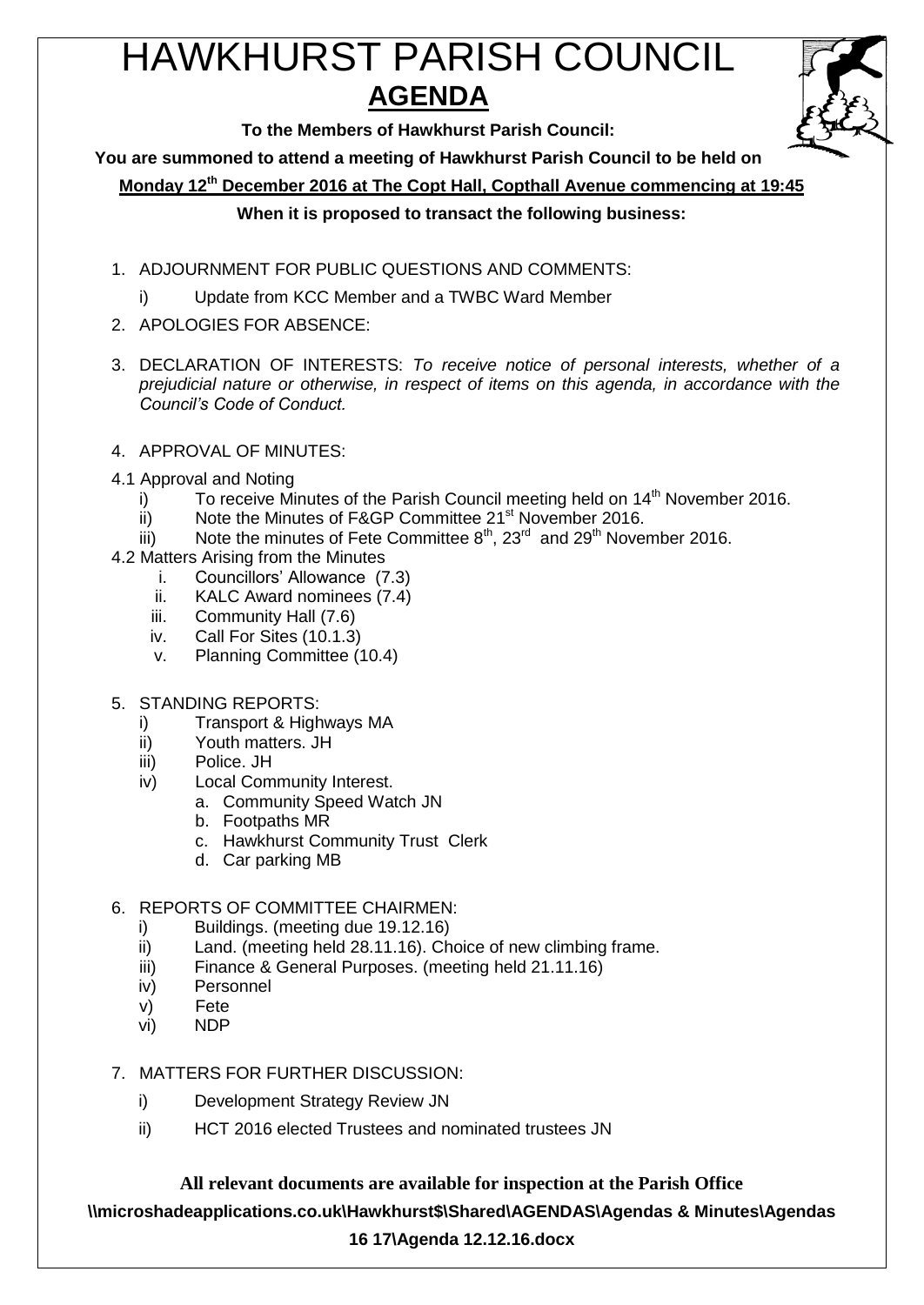8. CORRESPONDENCE:

- 9. FINANCE:
- 10. PLANNING:
- 11. BURIAL & MEMORIAL:
- 12. NOTES & INFORMATION:
- 13. CONFIDENTIAL:

*Pursuant to section 1 (2) of the Public Bodies (Admission to Meetings) Act 1960 it is resolved that, because of the confidential nature of the business to be transacted, the public and the press leave the meeting during consideration of the following items:*

14. CLOSURE:

Nicole Godwin, Clerk to the Parish Council

|                | Date<br>Received | <b>From</b>                          | Subject                                                                             |
|----------------|------------------|--------------------------------------|-------------------------------------------------------------------------------------|
| 1              | 16.11.16         | Jane Lang TWBC                       | A Housing Needs survey for Hawkhurst will be<br>prioritised in the 17/18 budget.    |
| $\mathcal{P}$  | 18.11.16         | Cranbrook & Sissinghurst PC          | HPC to confirm if it wishes to retain or surrender<br>stake in shared SID.          |
| 3              | 21.11.16         | <b>Transport Accessibility Group</b> | Invitation for £15 membership                                                       |
| $\overline{4}$ | 30.11.16         | The Peoples Pension                  | Confirmation of HPC's registration                                                  |
| 5              | 30.11.16         | A resident                           | CC of comments on 16/07090/FULL Highgate Hill                                       |
| 6              | 04.12.16         | A resident                           | CC of comments re: tree on Circus Field under<br>planning application 16/07090/FULL |
| 7              | 06.12.16         | A resident                           | CC of comments on 16/07090/FULL Highgate Hill                                       |
| 8              | 05.12.16         | The Counselling Centre TW            | Request for grant.                                                                  |
| 9              | 06.12.16         | <b>TWBC Street Scene</b>             | CCTV to combat fly tipping                                                          |

Agenda Item 8: Correspondence

Agenda Item 9: Finance.

INCOME AND EXPENDITURE OCTOBER 2016 – latest available figures, to be updated before the meeting

INCOME AND EXPENDITURE OCTOBER 2016

| Accounts for payment                       | £      | 13,366.62          |
|--------------------------------------------|--------|--------------------|
| Payment received                           | £      | 57,001.50          |
| <b>Net Expenditure</b>                     | £      | 43,634.88          |
| <b>Cambridge &amp; Counties</b>            | £      | 75,000.00          |
| <b>Cambridge Building Society</b>          | £      | 75,000.00          |
| <b>Lloyds Current</b>                      | £      | 10,001.00          |
| <b>Lloyds Access Reserve</b><br>Petty Cash | £<br>£ | 91,480.97<br>58.41 |

9.1 Agreement to pay payments schedule.

**All relevant documents are available for inspection at the Parish Office \\microshadeapplications.co.uk\Hawkhurst\$\Shared\AGENDAS\Agendas & Minutes\Agendas 16 17\Agenda 12.12.16.docx**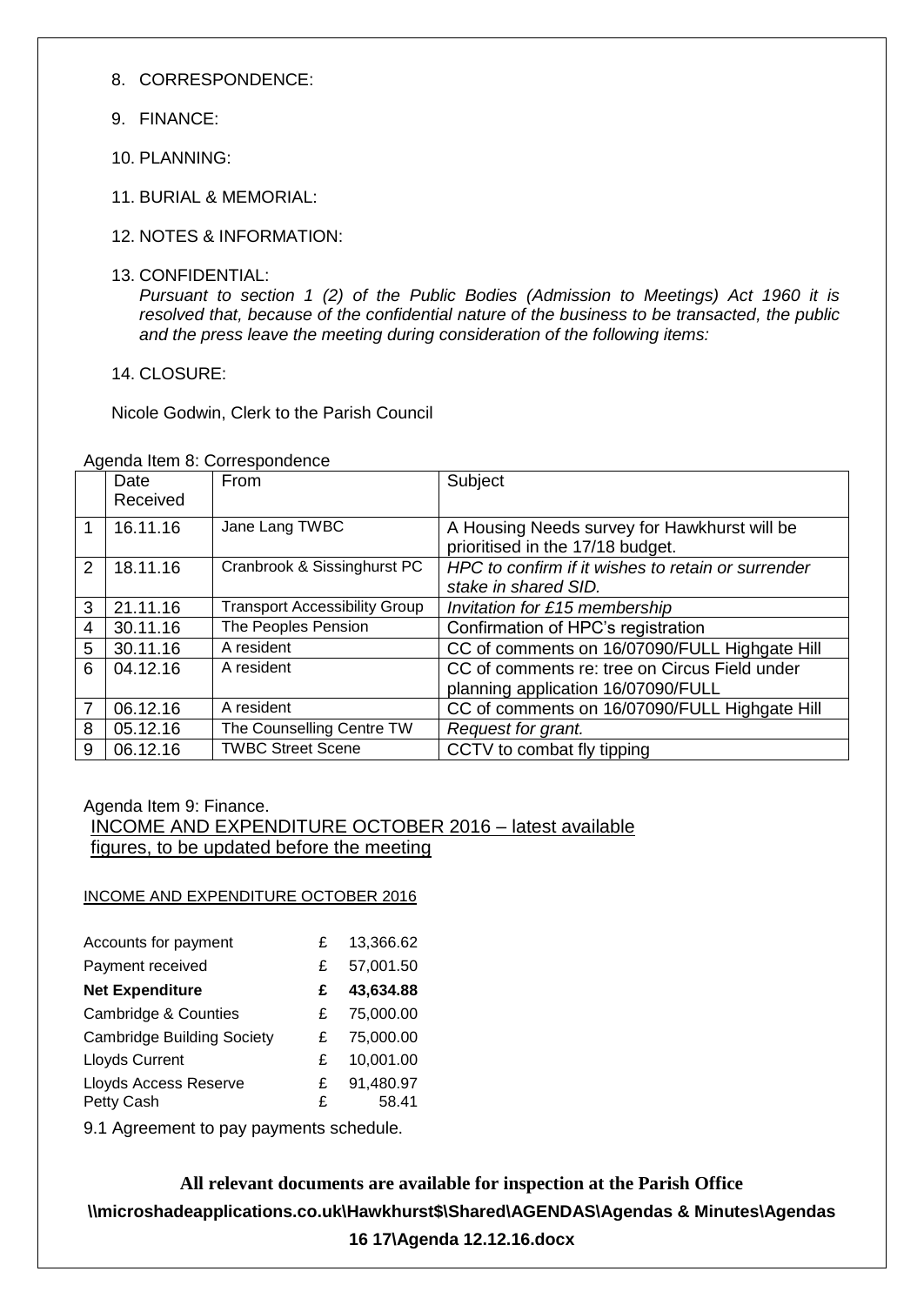9.2 Account reconciliation and petty cash check.

9.3 Signature of Direct Debit mandate to Peoples Pension.

## Agenda Item 10: Planning

## 10.1 Planning & Highways Information:

| Ref. No.                                      | Proposal                                                                          | Location                           | Comments                         |
|-----------------------------------------------|-----------------------------------------------------------------------------------|------------------------------------|----------------------------------|
| 22/11/2016                                    | Letter to Kelvin Hinton, TWBC<br>requesting SEA/HR screening<br>of Hawkhurst NDP. | <b>Hawkhurst NDP</b>               | Response to Planning<br>Examiner |
| 15/510058/FULL;<br>APP/M2270/W/1<br>6/3164203 | Appeal against refusal for<br>conversion to 5 dwellings                           | Methodist Church,<br>Highgate Hill | Appeal lodged.                   |
| <b>TWBC</b>                                   | New Local Plan powerpoint                                                         | <b>TWBC Borough</b>                |                                  |

| Planning TWBC Approved:<br>10.2 |                                                             |                                            |                    |  |  |  |
|---------------------------------|-------------------------------------------------------------|--------------------------------------------|--------------------|--|--|--|
| Ref                             | Proposal                                                    | Location                                   | Commen<br>ts/Valid |  |  |  |
| 16/06553/LBC                    | Renovate 1905 conservatory, replace timbers<br>with accoya. | Southgate, Little<br><b>Fowlers</b>        |                    |  |  |  |
| 16/06683/FUL                    | New single storey conservatory to rear                      | 6 Red Oak                                  |                    |  |  |  |
| 16/06715/OUT                    | single dwelling on land adjoining The<br>Hexagon            | The Hexagon, Oakfield                      |                    |  |  |  |
| 16/06795/FULL                   | Construction of 2-storey detached garage                    | Hillside Cottage,<br>Cranbrook Rd          |                    |  |  |  |
| 16/06604/ADV                    | New signage                                                 | Royal Oak Hotel, Rye<br>Road               |                    |  |  |  |
| 16/06543/FULL                   | External oxygen store                                       | Hawkhurst Castle,<br><b>Cranbrook Road</b> |                    |  |  |  |

## 10.3 Planning TWBC Refused:

| Ref. No.      | Proposal                                                  | Location                   | Comments/Valid                                                                                                                                                                                                                         |
|---------------|-----------------------------------------------------------|----------------------------|----------------------------------------------------------------------------------------------------------------------------------------------------------------------------------------------------------------------------------------|
| 16/06573/ADV  | Advertisements                                            | <b>Hawkhurst</b><br>Castle | Scale, design, finish out of scale with<br>rural setting and visually intrusive in<br>AONB. Scale would be a distraction to<br>motorists so could endanger public<br>safety.                                                           |
| 16/06524/FULL | Demolition of<br>cowshed and erection<br>of granny annexe | Martlets,<br>North Hill Rd | Would not be modest; not in scale with<br>existing dwelling; detract from character<br>and setting of site; encroachment of built<br>form into countryside; harm AONB; lend<br>itself to future subdivision as a separate<br>dwelling. |

#### 10.3 Planning Applications received:

[TWBC Planning Portal](http://www.tunbridgewells.gov.uk/residents/planning/planning-application-search)

| ber | Num   Applicati  <br>on No | <b>Proposal</b>                                                                                                   | Location                            | <b>Comments</b> |
|-----|----------------------------|-------------------------------------------------------------------------------------------------------------------|-------------------------------------|-----------------|
|     | FULL                       | 79 16/07225/ Single storey rear extension, loft conversion<br>and roof improvements                               | 14 Fieldways                        |                 |
|     | <b>FULL</b>                | 80 16/07205/ Internal alterations, extension to garage,<br>demolition of lean-to and new dining room<br>extension | Woodsden Oast,<br><b>Water Lane</b> |                 |
|     |                            | 81 16/07306/ Rear and first floor extension, construction of                                                      | Wyndham House,                      |                 |

## **All relevant documents are available for inspection at the Parish Office**

# **\\microshadeapplications.co.uk\Hawkhurst\$\Shared\AGENDAS\Agendas & Minutes\Agendas**

# **16 17\Agenda 12.12.16.docx**